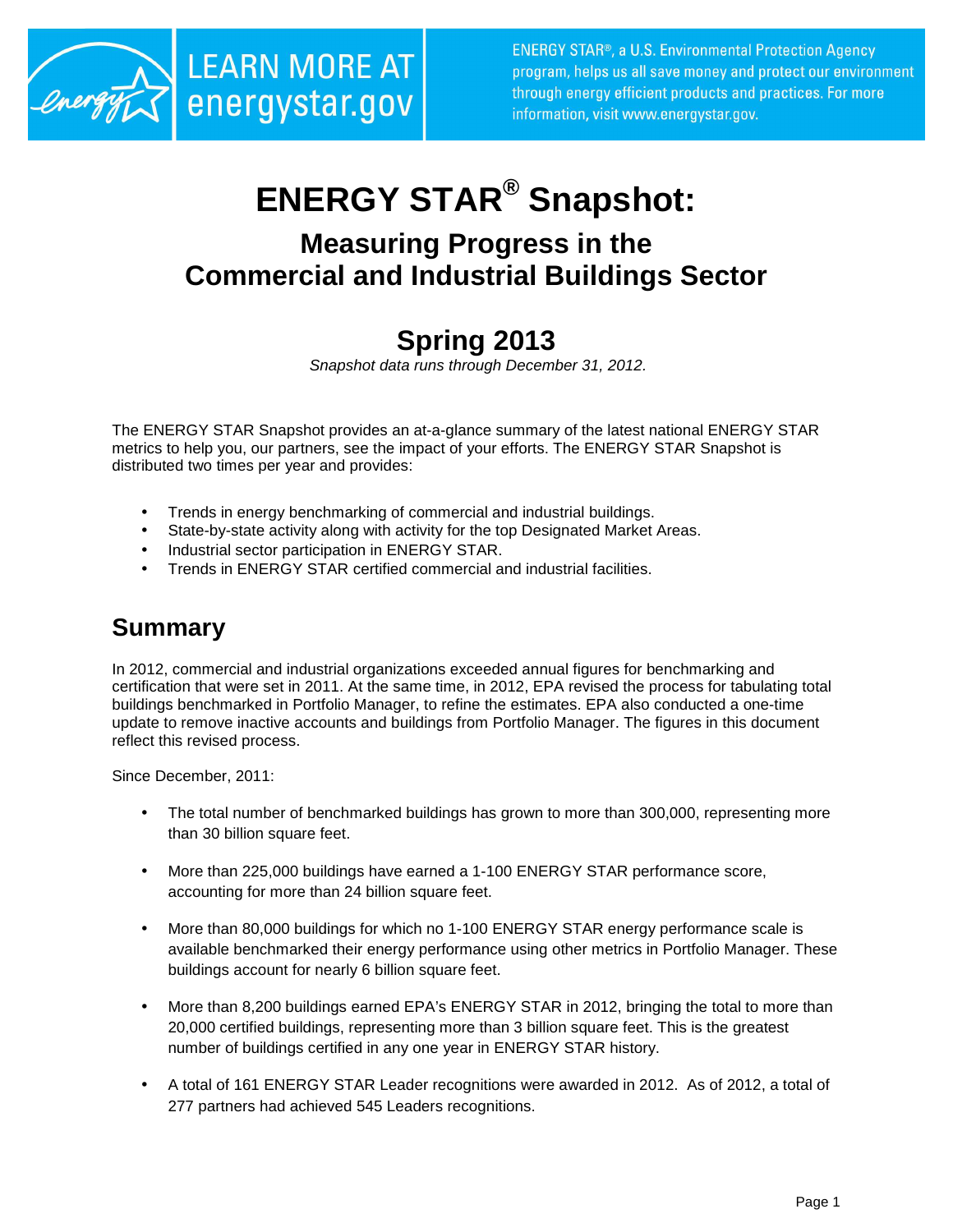

## **Trends in Measuring Building Energy Performance**

#### ⇒ **Energy Use Benchmarking Becoming Established Business Practice**

Benchmarking energy use is a first step to assess energy performance and to measure ongoing progress. EPA's online tool, Portfolio Manager, enables building owners and managers to assess and track this performance over time as well as target investments in energy efficiency. By the end of 2012:

- The energy performance of more than 300,000 buildings representing over 30 billion square feet, or more than 40% of the total commercial buildings market – has been assessed using EPA's ENERGY STAR Portfolio Manager.
- More than 225,000 buildings have received a 1-100 ENERGY STAR energy performance score, accounting for over 24 billion square feet.
- More than 80,000 additional buildings for which no 1-100 ENERGY STAR energy performance scale is available have benchmarked using other metrics in Portfolio Manager. This represents nearly 6 billion square feet of benchmarked space. Those building types with greatest representation include fire and police stations, multifamily housing, fast food businesses, and colleges/universities.

#### **Annual Number and Square Footage of All Commercial Buildings Benchmarked**  (through December 31, 2012)



\* The count and square footage of buildings that can receive a 1 to 100 ENERGY STAR score is presented from1999 to the present. From 2009 and forward, count and square footage of buildings for which no 1-100 ENERGY STAR energy performance scale is available were also recorded and are reflected for those years in the chart above.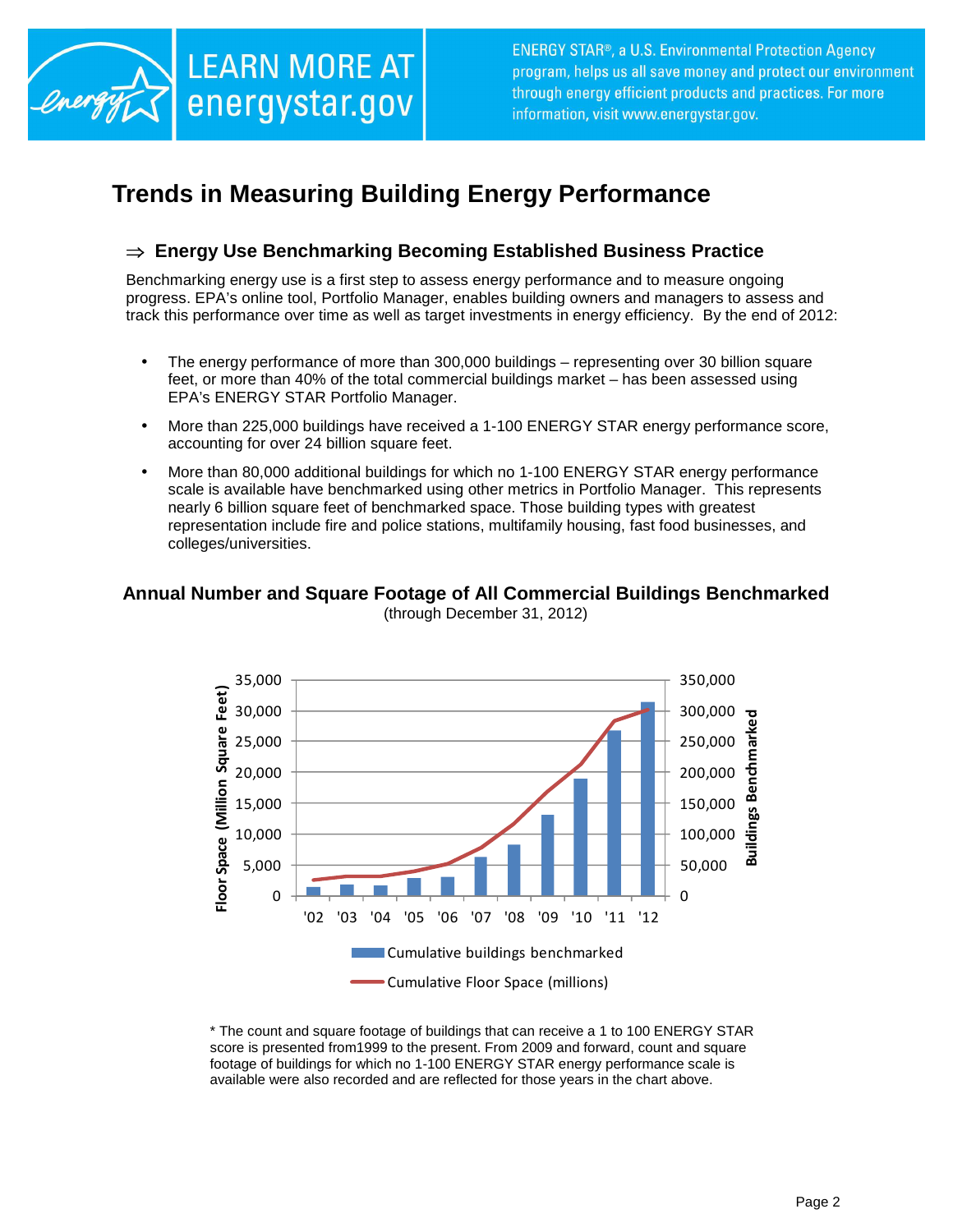

#### ⇒ **Growth in Energy Use Benchmarking by Building Type**

- Fourteen building types can assess their energy performance using EPA's 1-100 ENERGY STAR energy performance scale, as well as earn ENERGY STAR certification. All buildings can track energy use intensity using Portfolio Manager.
- Office and schools continue to represent the greatest quantity of floor space benchmarked.

#### **Cumulative Floor Space of Buildings Earning a 1-100 ENERGY STAR Energy Performance Score by Space Type, through 4th Quarter of 2010, 2011, and 2012**



Note: Ratings became available for offices in 1999; K-12 schools in 2000; supermarkets/grocery stores, hotels, and hospitals in 2001; warehouses/storage buildings, residence halls, medical offices, bank branches, courthouses, and financial centers in 2004; retail space in 2007; house of worship in 2009; data center in 2010; and senior care in 2011. Bank branches and financial institutions were combined in 2007.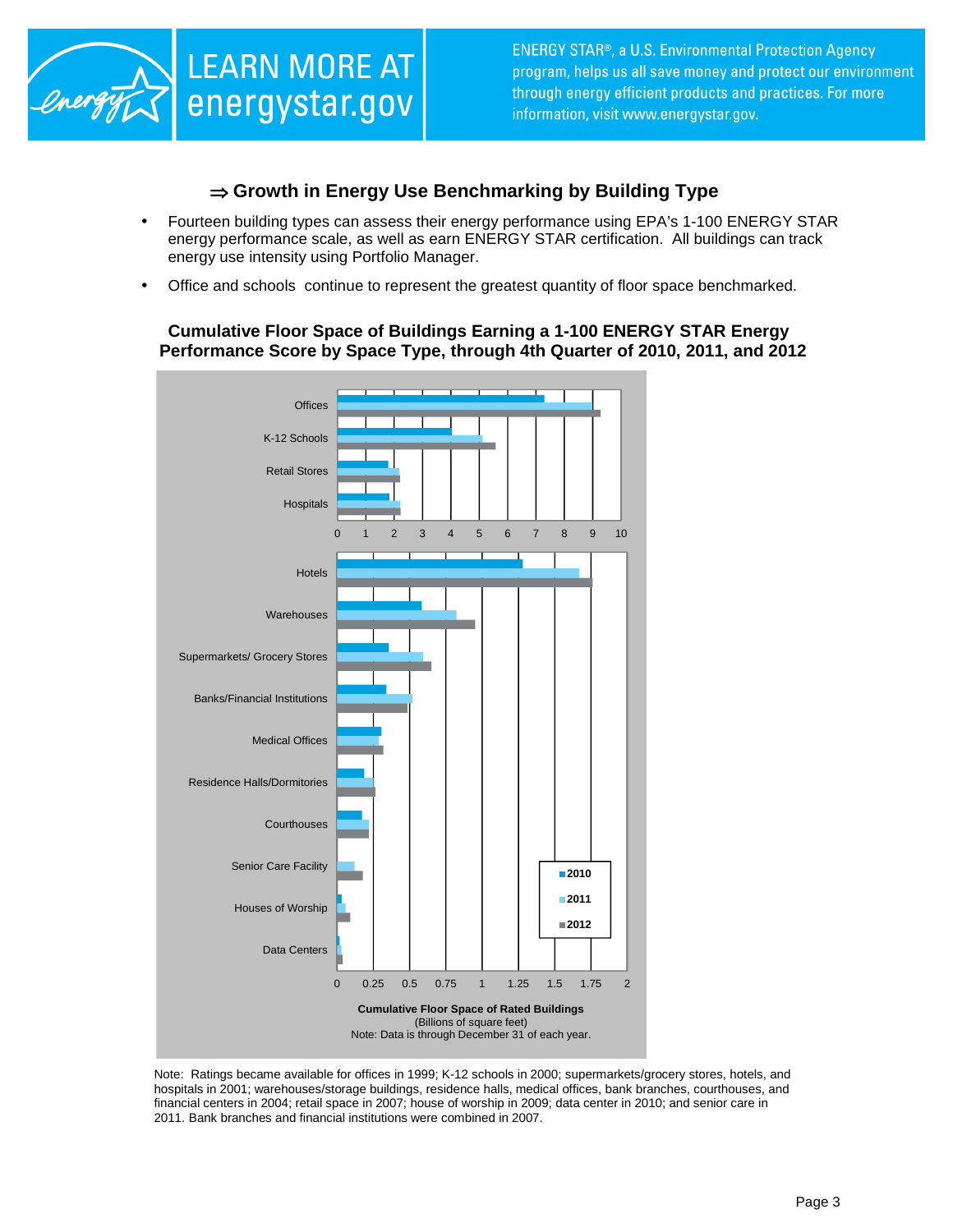

#### ⇒ **States Reflect Benchmarking Progress**

State governments play an important role in the ENERGY STAR program. Many are taking important steps to protect the environment and lower energy costs, and are increasingly leveraging EPA's ENERGY STAR resources to reduce energy use in their buildings. In addition, Federal agencies and state and local governments across the country are adopting policies that leverage ENERGY STAR tools to reduce energy use in commercial buildings, through both required policy measures and voluntary campaigns. More information can be found at http://www.energystar.gov/goverment.

#### **The Top 10 States with the Largest Amount of Floor Space in Buildings that have Earned a 1-100 ENERGY STAR Energy Performance Score**

| Rank           | <b>State</b><br>(4th Quarter Rank) | Cumulative<br><b>Square Feet</b><br>(millions) | <b>Percent Change</b><br>from<br>December 2011 |
|----------------|------------------------------------|------------------------------------------------|------------------------------------------------|
| 1              | California (1)                     | 2,763                                          | 9%                                             |
| $\overline{2}$ | New York (2)                       | 2,551                                          | 5%                                             |
| 3              | Texas (3)                          | 1,789                                          | 7%                                             |
| $\overline{4}$ | Illinois $(4)$                     | 1,327                                          | 4%                                             |
| 5              | Pennsylvania (6)                   | 981                                            | 3%                                             |
| 6              | Florida (5)                        | 934                                            | 4%                                             |
| $\overline{7}$ | Ohio (7)                           | 922                                            | 13%                                            |
| 8              | Virginia (9)                       | 728                                            | 5%                                             |
| 9              | Michigan (10)                      | 620                                            | $-5%$                                          |
| 10             | Massachusetts (8)                  | 600                                            | $-6%$                                          |

#### **Floor Space of Buildings with an ENERGY STAR Energy Performance Score, by State**  (through December 31, 2012)

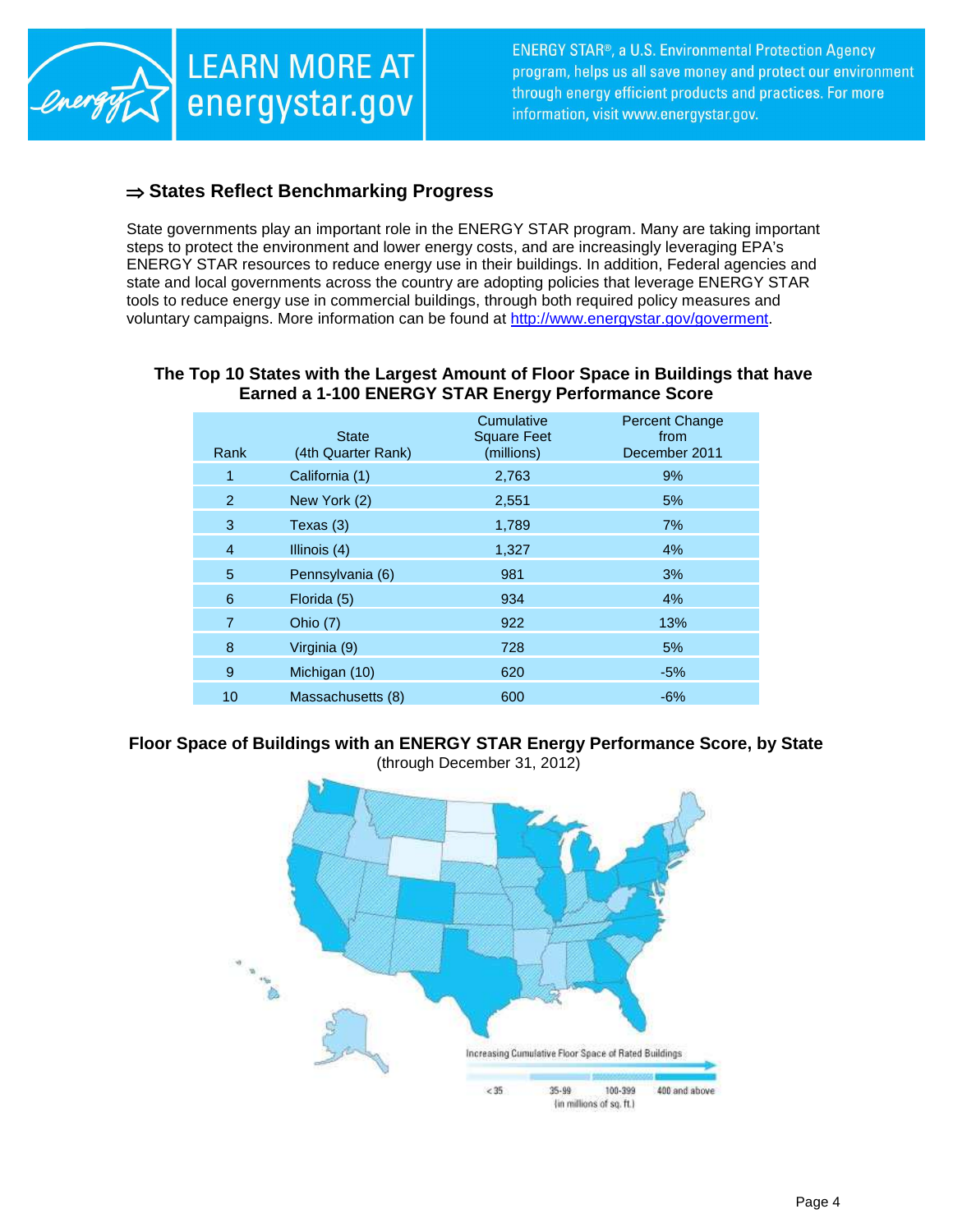

#### ⇒ **ENERGY STAR Industrial Focus on Energy**

Twenty-four major industries participate in Industrial Focuses to pool ideas and work toward energy efficiency improvements. Industrial Focuses provide an opportunity for companies within a single manufacturing industry to network with peers and share industry-specific energy management tools and resources to create momentum for continued improvement. For more information, go to www.energystar.gov/epis.

| <b>Focus</b>                                                                                                             | Peer<br><b>Exchange</b><br><b>Network</b> | <b>Industrial</b><br><b>Energy Guide</b> | <b>Energy</b><br>Performance<br>Indicator                                     | <b>ENERGY STAR</b><br><b>Certification</b> |
|--------------------------------------------------------------------------------------------------------------------------|-------------------------------------------|------------------------------------------|-------------------------------------------------------------------------------|--------------------------------------------|
| <b>Baking</b><br>• Bread and Roll                                                                                        | ✓                                         | <b>Published</b>                         | • In progress                                                                 |                                            |
| <b>Cement Manufacturing</b>                                                                                              | ✓                                         | <b>Published</b>                         | • Released 2006<br>• Updated 2011                                             | $\star$                                    |
| Concrete                                                                                                                 | ✓                                         | <b>Published</b>                         | • Draft under review                                                          |                                            |
| <b>Dairy</b><br><b>Ice Cream</b><br><b>Fluid Milk</b>                                                                    | ✔                                         | <b>Published</b>                         | • Draft under review<br>• Draft under review                                  |                                            |
| <b>Wet Corn Milling</b>                                                                                                  | ✓                                         | <b>Published</b>                         | • Released 2006<br>• Updated 2012                                             | $\star$                                    |
| <b>Food Processing</b><br>• Cookies & Crackers<br>Juice<br><b>Potato Products</b><br><b>Tomato Products</b><br>$\bullet$ | ✓                                         | <b>Published</b>                         | • Released 2011<br>• Released 2009<br>• Released 2009<br>• Draft under review | ★<br>★<br>$\star$                          |
| <b>Glass Manufacturing</b><br>• Fiberglass<br>• Flat glass<br>• Container glass                                          | ✔                                         | <b>Published</b>                         | • Draft under review<br>• Released 2009<br>• Released 2009                    | ★<br>$\star$                               |
| <b>Metal Casting</b><br>• Iron<br>• Investment Steel Casting<br>• Carbon/Alloy Casting                                   | ✓                                         | In progress                              | • Draft under review<br>• In progress<br>• In progress                        |                                            |
| <b>Motor Vehicle Manufacturing</b><br>• Auto assembly<br>• Powertrain                                                    | ✓                                         | <b>Published</b>                         | • Released 2006<br>• Updated 2010<br>• In progress                            | ★                                          |
| <b>Petrochemical Manufacturing</b>                                                                                       | ✓                                         | <b>Published</b>                         | • Draft under review                                                          |                                            |
| <b>Petroleum Industry</b>                                                                                                | ✓                                         | <b>Published</b>                         | • Private system<br>recognized by EPA                                         | ★                                          |
| <b>Pharmaceuticals</b>                                                                                                   | ✓                                         | <b>Published</b>                         | • Released 2010                                                               | $\star$                                    |
| <b>Printing</b>                                                                                                          | ✓                                         | In progress                              | • Draft under review                                                          |                                            |
| Pulp & Paper<br>Pulp mill<br>Integrated mill                                                                             | ✓                                         | <b>Published</b>                         | • Released 2012<br>• Released 2012                                            | *<br>$\star$                               |
| <b>Steel</b><br>Mini mills<br>$\bullet$<br>Integrated<br>٠                                                               | ✓                                         | <b>Published</b><br>In progress          | • Draft under review<br>• Draft under review                                  |                                            |
| Water                                                                                                                    |                                           | <b>Published</b>                         | • Exploring options                                                           |                                            |
| Wastewater                                                                                                               |                                           |                                          | • Exploring options                                                           |                                            |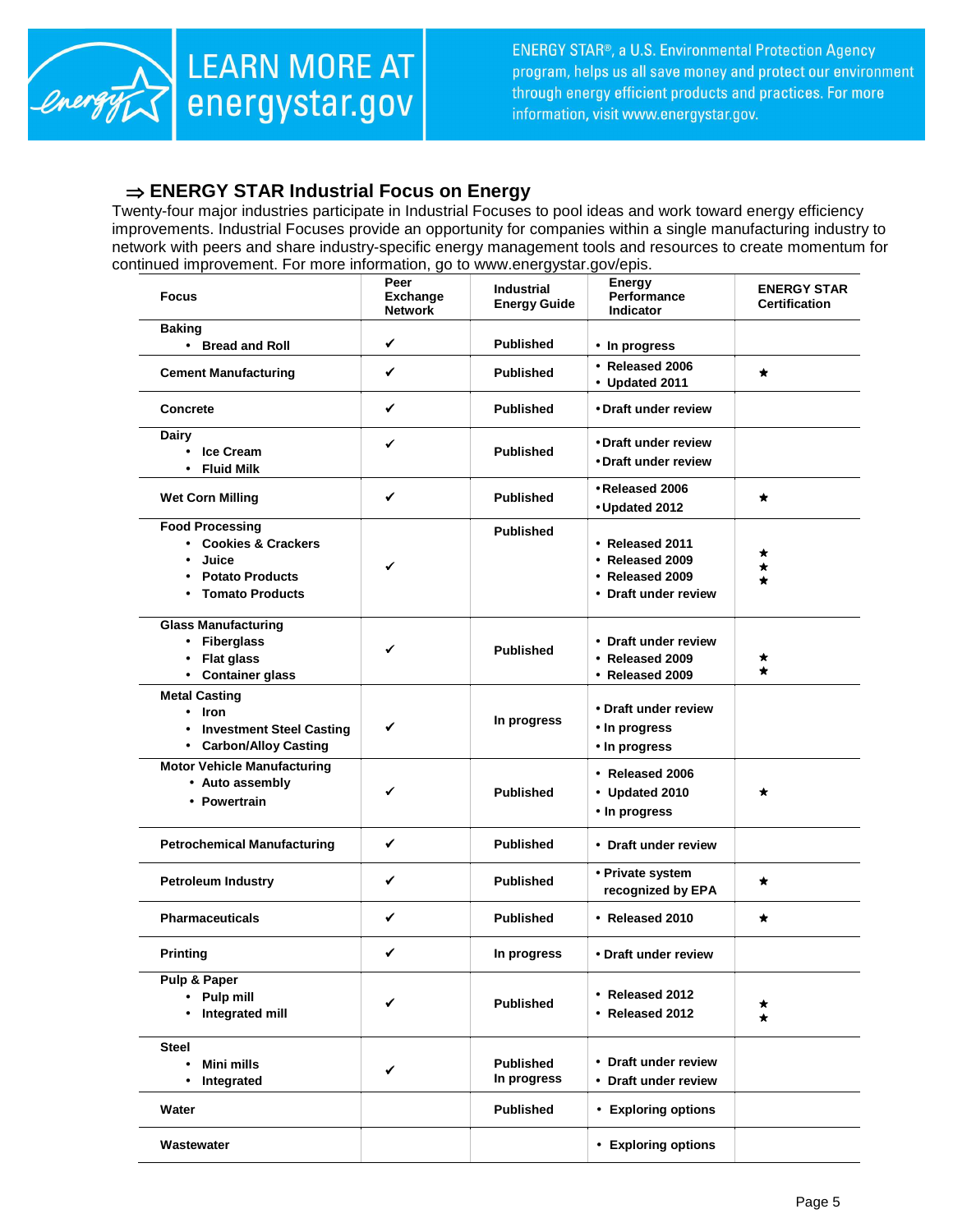

## **Earning ENERGY STAR Certification**

#### ⇒ **Recognition for Top Energy Performers**

Buildings earn the ENERGY STAR by achieving a score of 75 or higher on EPA's energy performance scale and meeting relevant requirements for indoor air quality. These buildings typically use about 35 percent less energy than average buildings. Through December 2012, a cumulative total of:

- 20,407 buildings earned the ENERGY STAR, representing more than 3.1 billion square feet.
- 122 plants earned ENERGY STAR certification. This includes certification for 44 cement, 17 cookie and cracker baking, 5 container glass, 20 auto assembly, 9 petroleum refining, 8 pharmaceutical manufacturing, 12 frozen fried potato processing, and 7 wet corn milling plants.





(through December 31, 2012)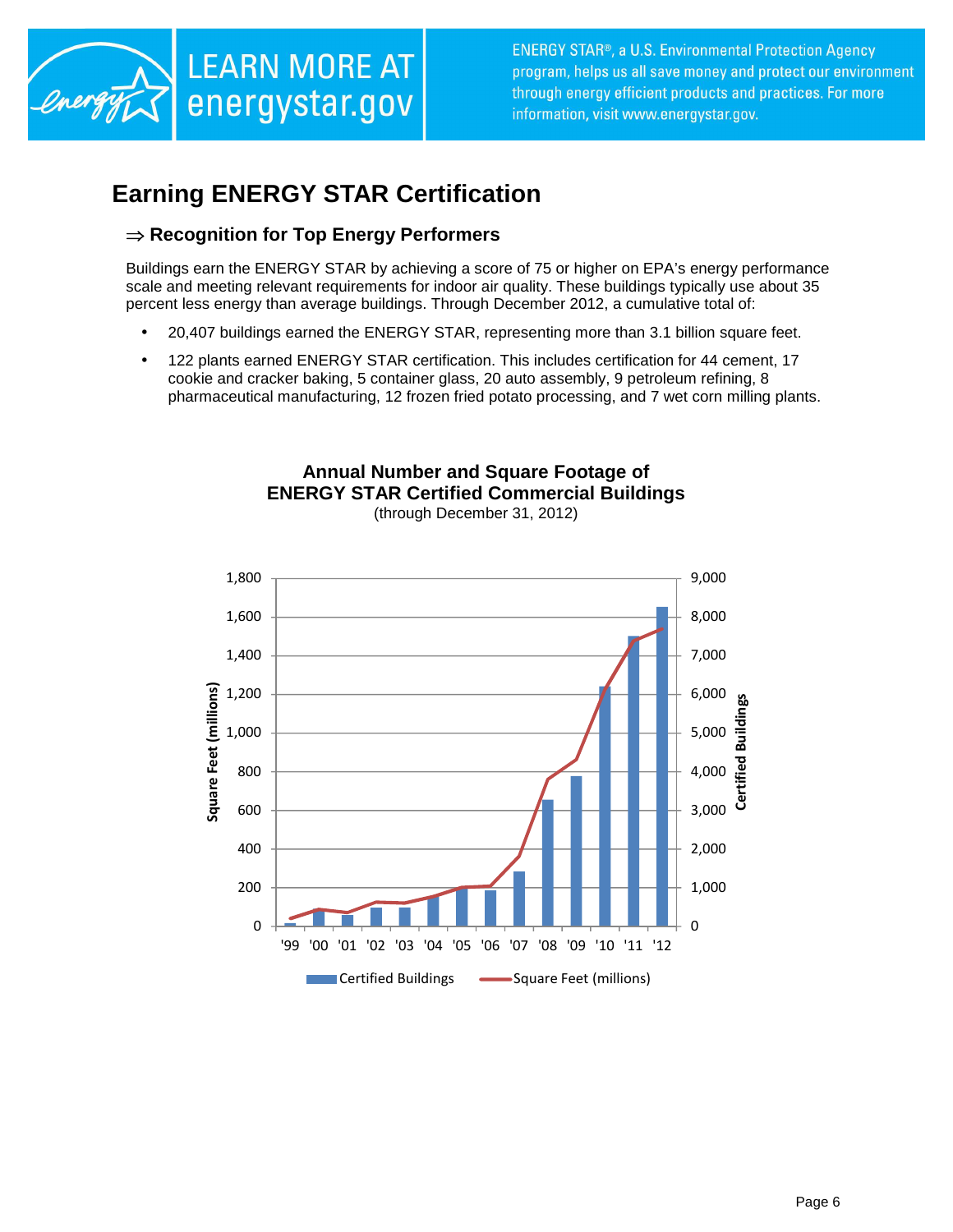

### **EPA Recognition for Organization-Wide Improvements**

EPA recognizes organizations as ENERGY STAR Leaders when they achieve significant energy efficiency milestones across their entire portfolio of buildings. ENERGY STAR Leaders must meet one of two energy efficiency improvement milestones. The first milestone requires a 10 percent energy reduction across the organization's entire building portfolio, with recognition also given at each additional 10 percent increment. The second milestone, known as "top performer", requires the buildings in an organization's portfolio, on average, to perform in the top 25 percent of similar buildings nationwide, as demonstrated by an average ENERGY STAR score of 75 or higher.

Since 2004, 277 organizations have been recognized as ENERGY STAR Leaders for making portfoliowide improvements, and in some cases, achieving top performance, across their portfolios.



#### **Cumulative & Annual Number of ENERGY STAR Leaders since 2004**  (through December 31, 2012)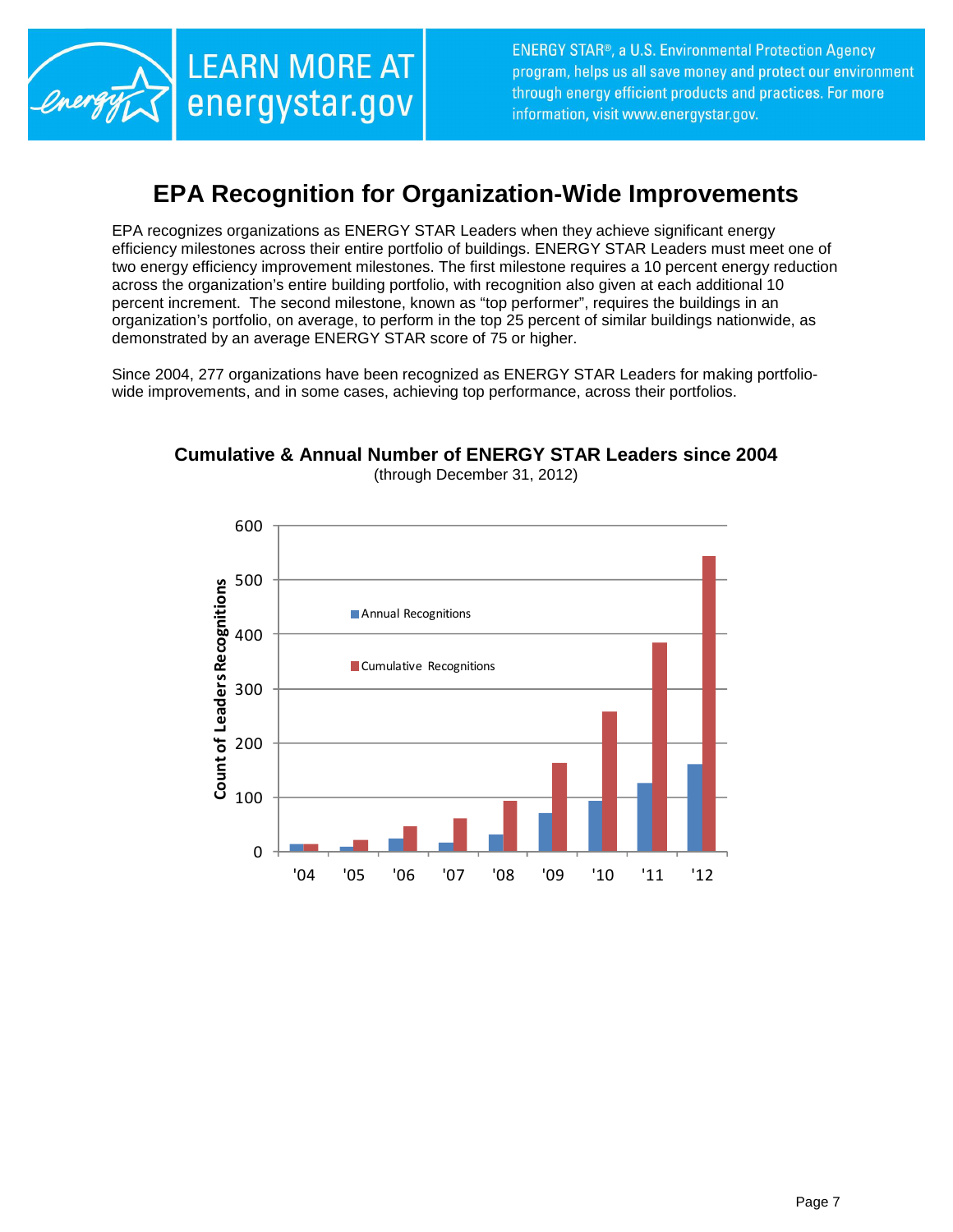

## **Where Can You Find Out More About ENERGY STAR?**

Watch for coverage in your local and national press!

Information about the ENERGY STAR program and energy efficiency is available at: www.energystar.gov.

If you would like to partner with EPA to improve your energy efficiency, visit: www.energystar.gov/joinbuildings.

For more detailed information on benchmarking and certification activity, see the Snapshot Appendix. The Appendix includes information about buildings that can receive the ENERGY STAR 1-100 energy performance score, as well as ENERGY STAR certified buildings and plants, at the state and city levels.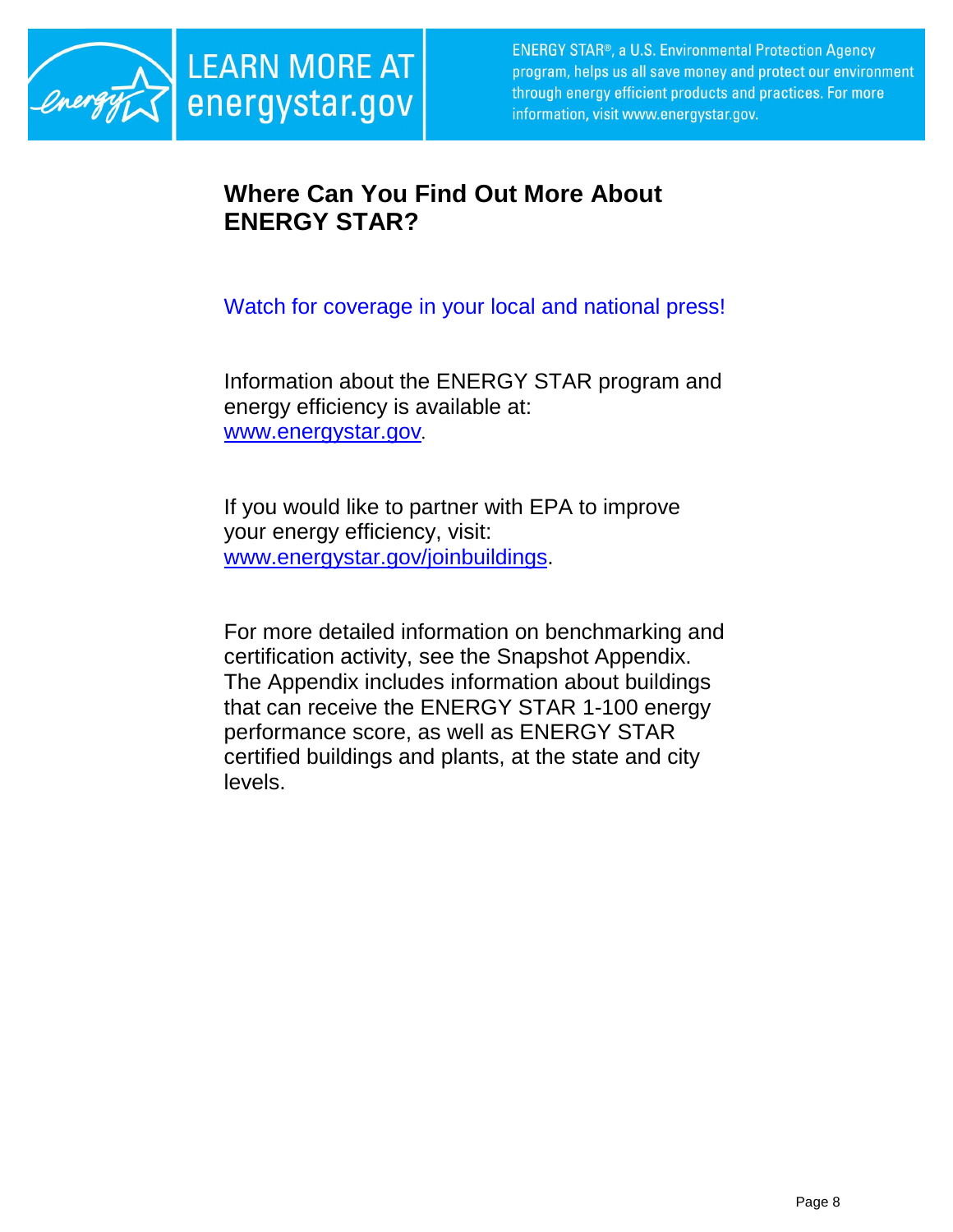



**Spring 2013**

**I. ENERGY STAR Energy Performance Statistics through December 31, 2012** 



Houses of Worship, 83, (<1%)

K-12 Schools, 5,577, (23%)

Medical Offices, 318, (1%)

Offices, 9,277, (38%)

Residence Halls/Dormitories, 263, (1%)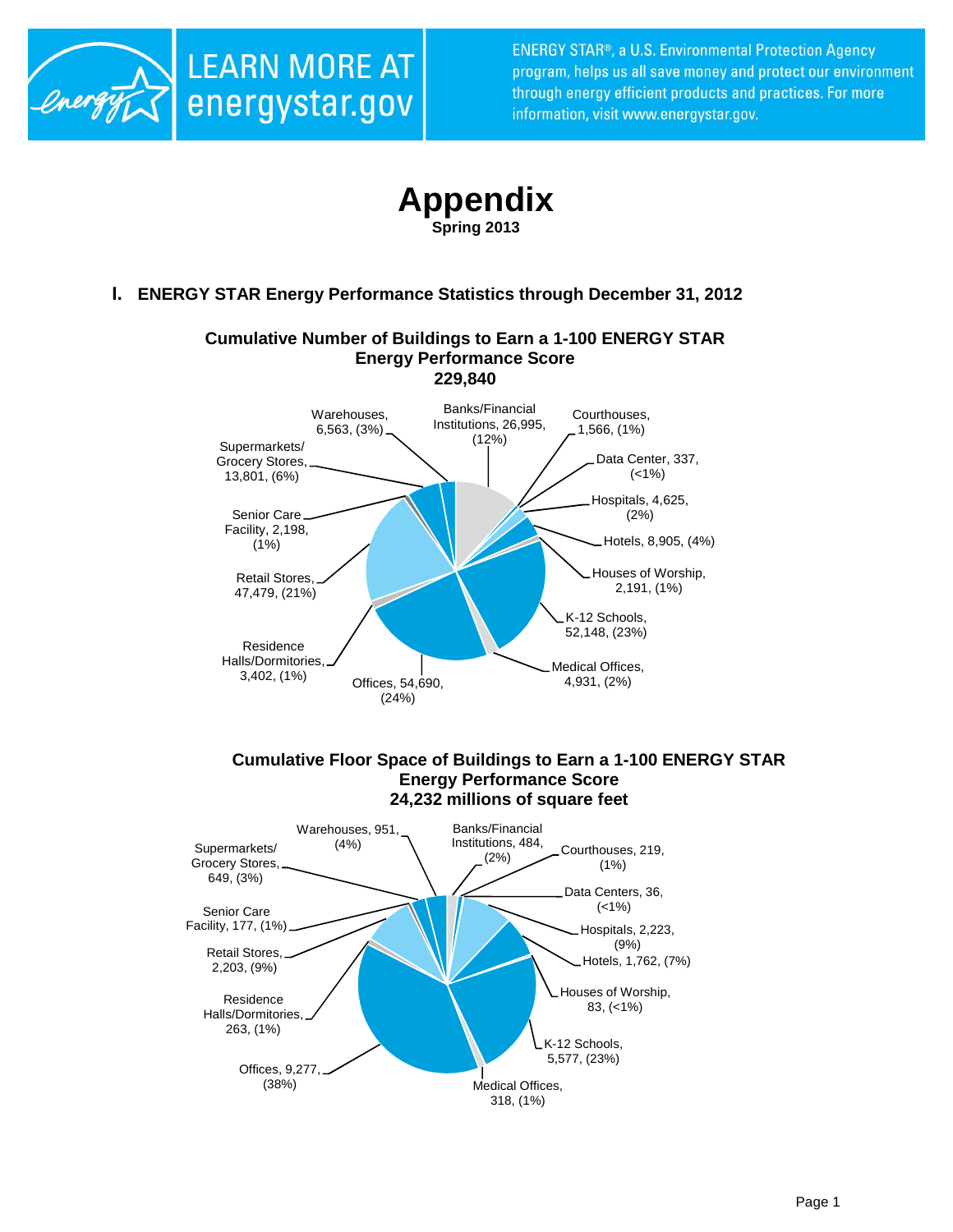#### **Cumulative Number and Floor Space of Buildings with a Score, by EPA Region and U.S. State\***

|                             | <b>Cumulative Number of</b><br><b>Buildings with an ENERGY</b><br><b>STAR Score</b> | <b>Cumulative Floor Space of</b><br><b>Buildings with an ENERGY STAR</b><br>Score (square feet) |
|-----------------------------|-------------------------------------------------------------------------------------|-------------------------------------------------------------------------------------------------|
|                             | through 12/31/2012                                                                  | through 12/31/2012                                                                              |
| <b>EPA Region 1</b>         |                                                                                     |                                                                                                 |
| <b>Connecticut</b>          | 2,862                                                                               | 261,841,585                                                                                     |
| Maine                       | 1,047                                                                               | 61,540,120                                                                                      |
| <b>Massachusetts</b>        | 5.066                                                                               | 600,289,975                                                                                     |
| <b>New Hampshire</b>        | 1,405                                                                               | 85,763,416                                                                                      |
| <b>Rhode Island</b>         | 688                                                                                 | 64,570,573                                                                                      |
| Vermont                     | 545                                                                                 | 33,913,437                                                                                      |
| <b>Total - Region 1</b>     | 11,613                                                                              | 1,107,919,106                                                                                   |
| <b>EPA Region 2</b>         |                                                                                     |                                                                                                 |
| <b>New Jersey</b>           | 6,490                                                                               | 572,528,449                                                                                     |
| <b>New York</b>             | 15,904                                                                              | 2,551,036,263                                                                                   |
| <b>Puerto Rico</b>          | 366                                                                                 | 22,493,934                                                                                      |
| Virgin Islands of the U.S.  | 31                                                                                  | 3,842,602                                                                                       |
| <b>Total - Region 2</b>     | 22,791                                                                              | 3,149,901,248                                                                                   |
|                             |                                                                                     |                                                                                                 |
| <b>EPA Region 3</b>         |                                                                                     |                                                                                                 |
| <b>Delaware</b>             | 794                                                                                 | 62,604,600                                                                                      |
| District of Columbia (D.C.) | 1.701                                                                               | 414,244,517                                                                                     |
| Maryland<br>Pennsylvania    | 4,213<br>10,249                                                                     | 559,289,600<br>981,401,244                                                                      |
| Virginia                    | 6,855                                                                               | 727,624,495                                                                                     |
| <b>West Virginia</b>        | 922                                                                                 | 58,779,029                                                                                      |
| <b>Total - Region 3</b>     | 24,734                                                                              | 2,803,943,486                                                                                   |
|                             |                                                                                     |                                                                                                 |
| <b>EPA Region 4</b>         |                                                                                     |                                                                                                 |
| <b>Alabama</b>              | 2.531                                                                               | 193,405,899                                                                                     |
| <b>Florida</b>              | 10,915                                                                              | 934,034,434                                                                                     |
| Georgia                     | 5,555                                                                               | 571,458,426                                                                                     |
| Kentucky                    | 3,284                                                                               | 231,878,546                                                                                     |
| <b>Mississippi</b>          | 1,014                                                                               | 82,679,265                                                                                      |
| <b>North Carolina</b>       | 6,319                                                                               | 491,916,126                                                                                     |
| South Carolina              | 2,708                                                                               | 157,830,146                                                                                     |
| <b>Tennessee</b>            | 3,459                                                                               | 319,659,720                                                                                     |
| <b>Total - Region 4</b>     | 35,785                                                                              | 2,982,862,561                                                                                   |
| <b>EPA Region 5</b>         |                                                                                     |                                                                                                 |
| <b>Illinois</b>             | 9,401                                                                               | 1,327,449,932                                                                                   |
| Indiana                     | 4,094                                                                               | 369,794,986                                                                                     |
| Michigan                    | 6,610                                                                               | 620,041,736                                                                                     |
| Minnesota                   | 5,730                                                                               | 633,672,820                                                                                     |
| Ohio                        | 9,229                                                                               | 921,936,994                                                                                     |
| Wisconsin                   | 5,243                                                                               | 518,408,870                                                                                     |
| Total - Region 5            | 40,307                                                                              | 4,391,305,338                                                                                   |
|                             |                                                                                     |                                                                                                 |
| <b>EPA Region 6</b>         |                                                                                     |                                                                                                 |
| <b>Arkansas</b>             | 1,593                                                                               | 99,231,528                                                                                      |
| Louisiana                   | 1,832                                                                               | 157,055,227                                                                                     |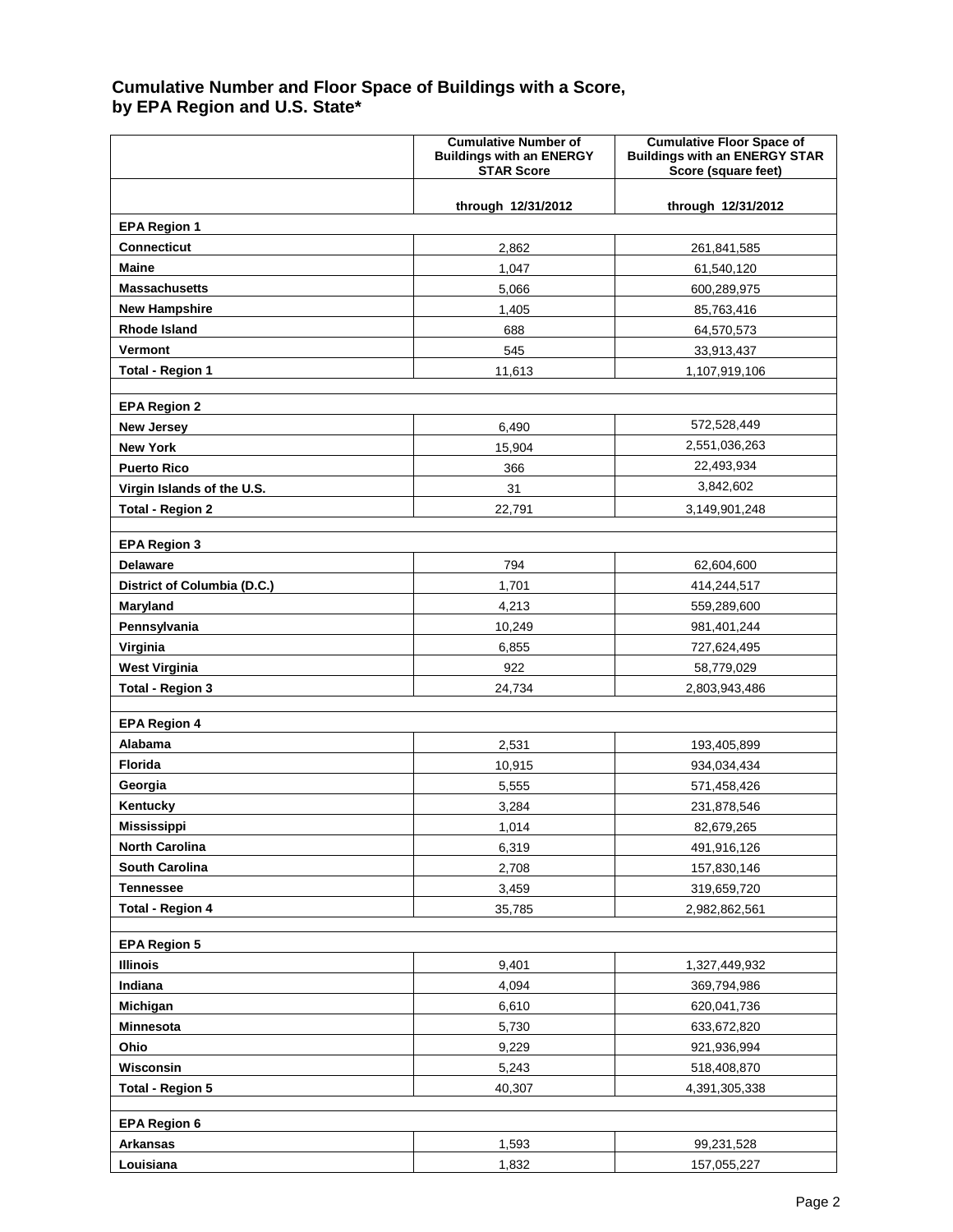|                                      | <b>Cumulative Number of</b><br><b>Buildings with an ENERGY</b><br><b>STAR Score</b> | <b>Cumulative Floor Space of</b><br><b>Buildings with an ENERGY STAR</b><br>Score (square feet) |
|--------------------------------------|-------------------------------------------------------------------------------------|-------------------------------------------------------------------------------------------------|
|                                      | through 12/31/2012                                                                  | through 12/31/2012                                                                              |
| <b>New Mexico</b>                    | 1,800                                                                               | 119,042,393                                                                                     |
| Oklahoma                             | 1,645                                                                               | 129,797,974                                                                                     |
| <b>Texas</b>                         | 17,038                                                                              | 1,788,695,091                                                                                   |
| <b>Total - Region 6</b>              | 23,908                                                                              | 2,293,822,213                                                                                   |
|                                      |                                                                                     |                                                                                                 |
| <b>EPA Region 7</b>                  |                                                                                     |                                                                                                 |
| lowa                                 | 2,350                                                                               | 171,404,069                                                                                     |
| <b>Kansas</b>                        | 2,337                                                                               | 184,170,748                                                                                     |
| <b>Missouri</b>                      | 3,378                                                                               | 335,253,517                                                                                     |
| Nebraska                             | 1,595                                                                               | 123,551,958                                                                                     |
| <b>Total - Region 7</b>              | 9,660                                                                               | 814,380,292                                                                                     |
| <b>EPA Region 8</b>                  |                                                                                     |                                                                                                 |
| Colorado                             | 4,798                                                                               | 422,093,514                                                                                     |
| <b>Montana</b>                       | 780                                                                                 | 99,549,319                                                                                      |
| <b>North Dakota</b>                  | 371                                                                                 | 19,819,594                                                                                      |
| <b>South Dakota</b>                  | 448                                                                                 | 26,249,308                                                                                      |
| Utah                                 | 2,008                                                                               | 157,158,027                                                                                     |
| Wyoming                              | 358                                                                                 | 20,024,117                                                                                      |
| <b>Total - Region 8</b>              | 8,763                                                                               | 744,893,878                                                                                     |
|                                      |                                                                                     |                                                                                                 |
| <b>EPA Region 9</b>                  |                                                                                     |                                                                                                 |
| Arizona                              | 3,404                                                                               | 311,808,959                                                                                     |
| California                           | 25,651                                                                              | 2,762,784,792                                                                                   |
| Guam                                 | 16                                                                                  | 1,682,238                                                                                       |
| Hawaii                               | 838                                                                                 | 120,950,742                                                                                     |
| <b>Navajo Nation</b>                 | $\mathbf{3}$                                                                        | 166,261                                                                                         |
| Nevada                               | 2,269                                                                               | 207,518,997                                                                                     |
| <b>Northern Mariana (Historical)</b> | $\overline{2}$                                                                      | 1,941,491                                                                                       |
| <b>Northern Mariana Islands</b>      | 3                                                                                   | 134,188                                                                                         |
| <b>Pacific Islands</b>               | 9                                                                                   | 653,200                                                                                         |
| <b>Trust Territories</b>             | 6                                                                                   | 573,815                                                                                         |
| <b>U.S. Minor Outlying Islands</b>   | 6                                                                                   | 435,421                                                                                         |
| <b>Wake Island</b>                   | 8                                                                                   | 435,549                                                                                         |
| <b>American Samoa</b>                | $\pmb{0}$                                                                           | 15,000                                                                                          |
| <b>Total - Region 9</b>              | 32,215                                                                              | 3,409,100,653                                                                                   |
| <b>EPA Region 10</b>                 |                                                                                     |                                                                                                 |
| Alaska                               | 628                                                                                 | 38,822,211                                                                                      |
| Idaho                                | 987                                                                                 | 49,404,453                                                                                      |
| Oregon                               | 3,686                                                                               | 286,052,729                                                                                     |
| Washington                           | 6,681                                                                               | 612,064,432                                                                                     |
| <b>Total - Region 10</b>             | 11,982                                                                              | 986,343,826                                                                                     |
|                                      |                                                                                     |                                                                                                 |
| Total - EPA Region 0                 | 7,929                                                                               | 1,520,250,600                                                                                   |
| <b>Total - All EPA Regions</b>       | 229,688                                                                             | 24,204,723,202                                                                                  |

<sup>\*</sup> In 2012, EPA revised the process for tabulating total buildings benchmarked in Portfolio Manager, to refine the estimates. EPA also conducted a one-time update to remove inactive accounts and buildings from Portfolio Manager. The figures in this document reflect this revised process.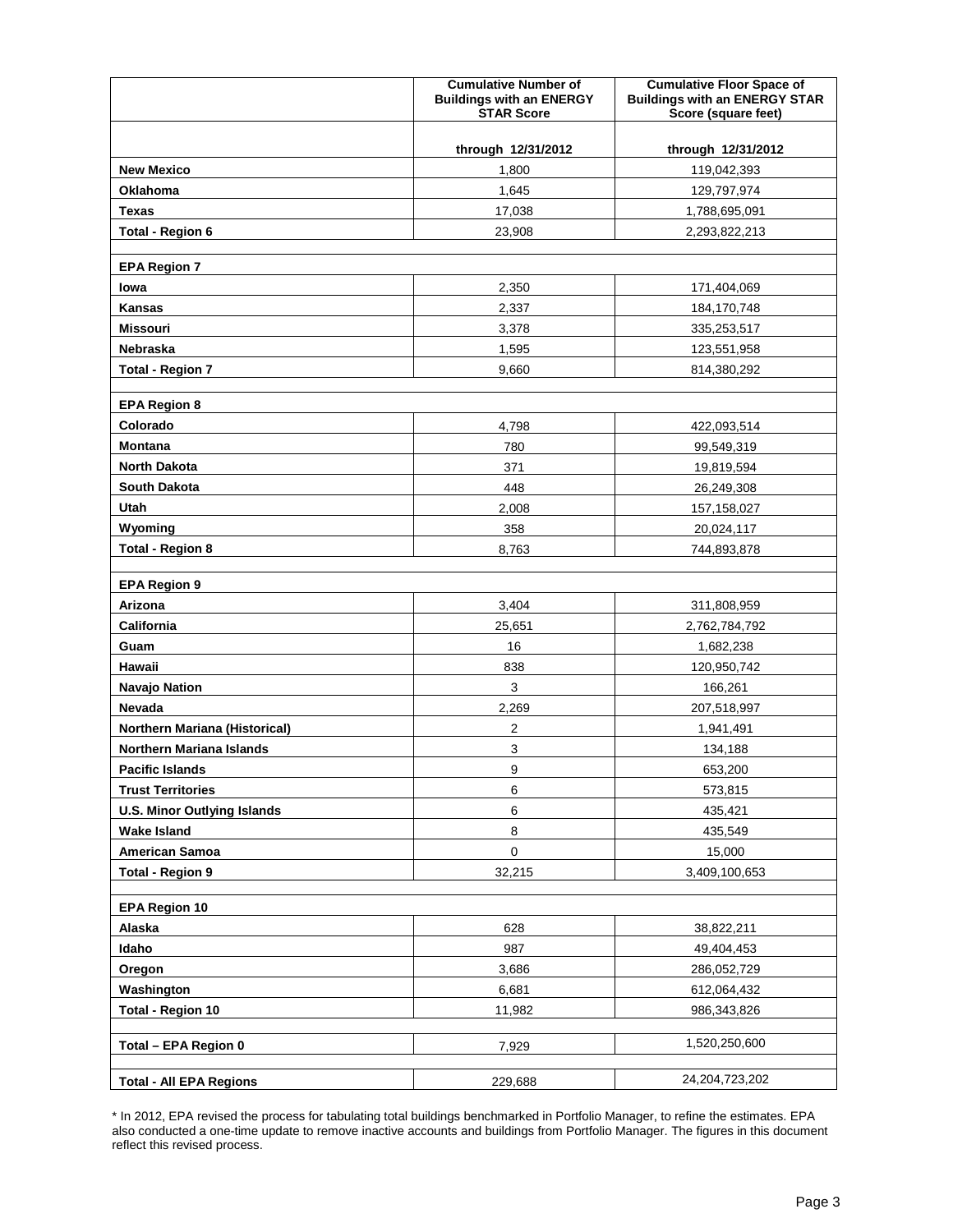#### **Cumulative Number and Floor Space of Buildings with a Score, by Designated Market Area (Local Rating Activity)\***

| <b>Designated Market Area</b><br>(By Rank)** |                                     |                               | <b>Year to Date</b><br>2012 | <b>Cumulative through</b><br>December 31, 2012 |                    |  |
|----------------------------------------------|-------------------------------------|-------------------------------|-----------------------------|------------------------------------------------|--------------------|--|
| Rank                                         | <b>DMA</b>                          | Number of<br><b>Buildings</b> | <b>Floor Space</b>          | Number of<br><b>Buildings</b>                  | <b>Floor Space</b> |  |
| 1                                            | New York                            | 9,731                         | 1,372,038,417               | 15,531                                         | 2,481,642,056      |  |
| 2                                            | Los Angeles                         | 5,360                         | 559,802,845                 | 9,196                                          | 1,074,766,505      |  |
| 3                                            | Chicago                             | 4,489                         | 622,546,677                 | 7,542                                          | 1,199,804,322      |  |
| 4                                            | Philadelphia                        | 3,867                         | 358,652,868                 | 6,593                                          | 681,424,908        |  |
| 5                                            | Dallas-Ft. Worth                    | 2,488                         | 298,601,523                 | 5,048                                          | 577,866,299        |  |
| 6                                            | San Francisco-Oakland-San<br>Jose   | 4,797                         | 586,387,657                 | 7,356                                          | 1,012,746,968      |  |
| 7                                            | Boston (Manchester)                 | 2,493                         | 254,998,815                 | 5,128                                          | 580,376,736        |  |
| 8                                            | Atlanta                             | 2,222                         | 275,756,321                 | 3,984                                          | 471,404,741        |  |
| 9                                            | Washington, DC (Hagerstown)         | 4,017                         | 585,403,628                 | 6,512                                          | 1,044,663,488      |  |
| 10                                           | Houston                             | 2,172                         | 276,459,614                 | 4,190                                          | 535,171,617        |  |
| 11                                           | Detroit                             | 1,456                         | 148,626,921                 | 3,156                                          | 348,166,785        |  |
| 12                                           | Phoenix (Prescott)                  | 1.455                         | 132,179,698                 | 2.589                                          | 247,988,441        |  |
| 13                                           | Tampa-St. Petersburg<br>(Sarasota)  | 1,499                         | 120,864,013                 | 2,639                                          | 211,451,069        |  |
| 14                                           | Seattle-Tacoma                      | 3,128                         | 285,996,991                 | 5.167                                          | 516,928,086        |  |
| 15                                           | Minneapolis-St. Paul                | 2,701                         | 323,292,258                 | 4,624                                          | 558,165,384        |  |
| 16                                           | Miami-Ft. Lauderdale                | 980                           | 85,145,278                  | 1,938                                          | 214,364,305        |  |
| 17                                           | Cleveland-Akron (Canton)            | 1,527                         | 140,676,638                 | 2,492                                          | 262,660,035        |  |
| 18                                           | Denver                              | 1,968                         | 191,503,511                 | 3,845                                          | 360,369,444        |  |
| 19                                           | Orlando-Daytona Beach-<br>Melbourne | 1,506                         | 139,022,571                 | 2,634                                          | 256,041,093        |  |
| 20                                           | Sacramento-Stockton-Modesto         | 1,390                         | 105,094,751                 | 2,674                                          | 213,933,806        |  |
| 21                                           | St. Louis                           | 770                           | 88,489,912                  | 1,695                                          | 192,403,255        |  |
| 22                                           | Pittsburgh                          | 1,168                         | 100,616,689                 | 1,997                                          | 198,521,416        |  |
| 23                                           | Portland, OR                        | 1,777                         | 147,296,052                 | 3,330                                          | 270,552,161        |  |
| 24                                           | <b>Baltimore</b>                    | 1,266                         | 132,802,944                 | 2,290                                          | 349,529,155        |  |
| 25                                           | Charlotte                           | 1,402                         | 134,729,835                 | 2,160                                          | 195,529,898        |  |
|                                              | <b>Other Localities</b>             |                               |                             |                                                |                    |  |
|                                              | Albuquerque                         | 458                           | 42,512,146                  | 685                                            | 62,393,223         |  |
|                                              | Kansas City                         | 750                           | 86,838,274                  | 1,753                                          | 189,108,515        |  |
|                                              | Louisville                          | 431                           | 40,678,981                  | 632                                            | 64,630,879         |  |

\*In 2012, EPA revised the process for tabulating total buildings benchmarked in Portfolio Manager in order to better reflect the count of actual (as opposed to test or sample) buildings in the system. Furthermore, EPA conducted a one-time update to remove inactive accounts and buildings from Portfolio Manager. The result is a more conservative but more valid representation of buildings benchmarking in Portfolio Manager.

\*\* Reflects 2007-2008 DMA rankings.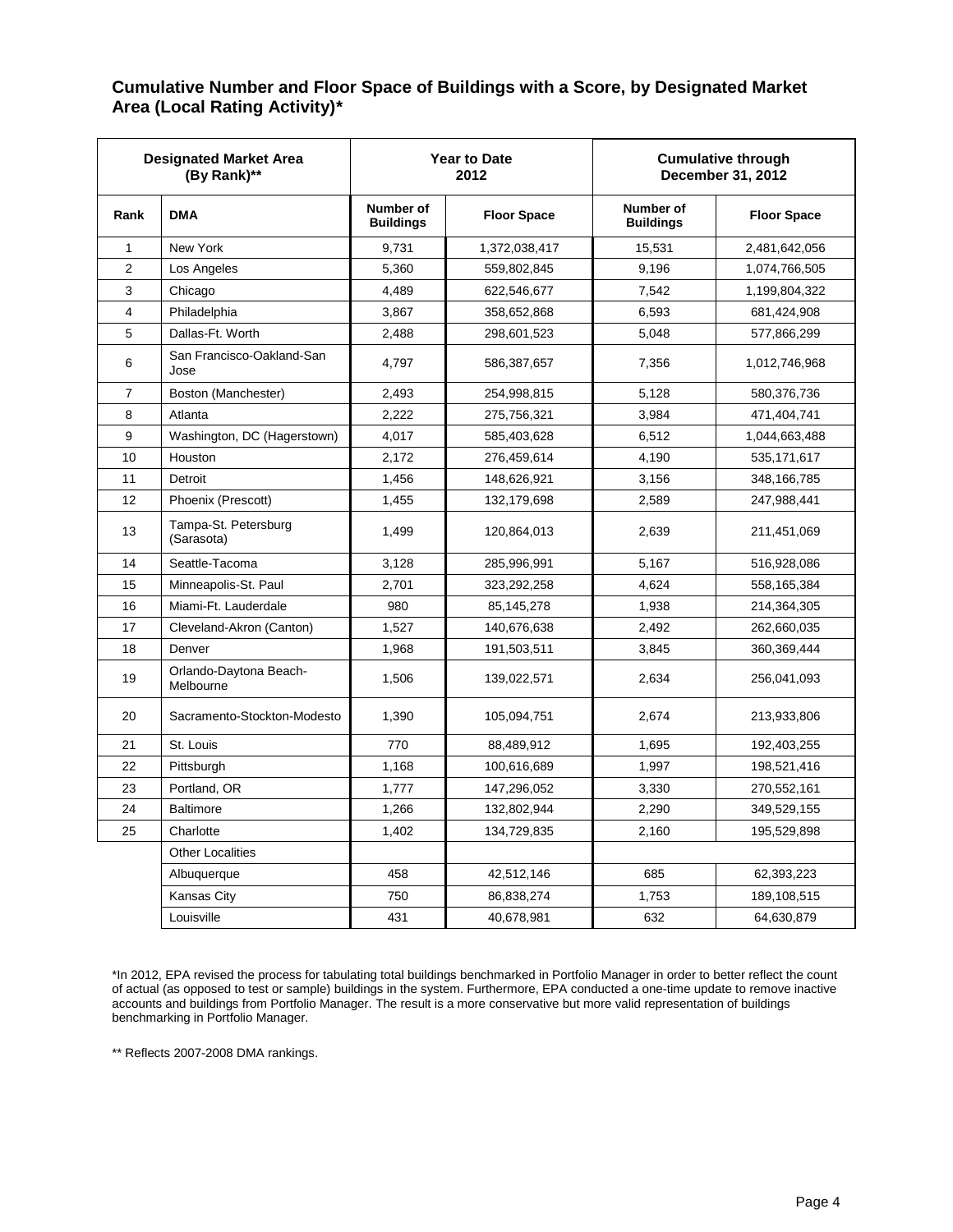#### **II. Building Certification Statistics**

#### **A. ENERGY STAR Certified Buildings through December 31, 2012**



**Cumulative Number of Certified Buildings: 20,407** 

#### **Cumulative Floor Space of Certified Buildings: 3,123 million square feet**

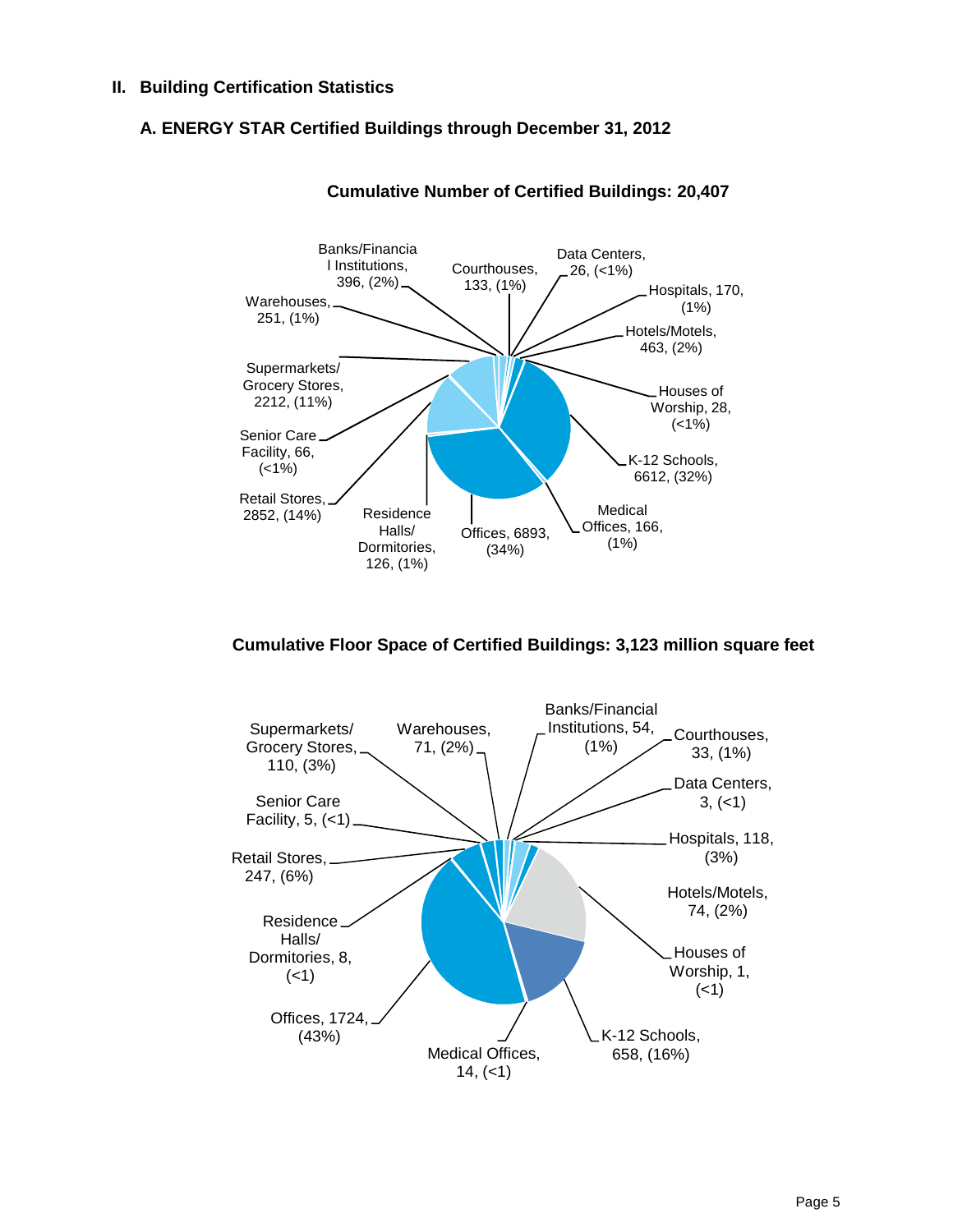#### **Cumulative Number and Floor Space of ENERGY STAR Certified Buildings, by EPA Region/State**

|                             |                       | <b>Cumulative Number of Certified</b><br><b>Buildings</b> |                            | <b>Cumulative Floor Space of Certified</b><br><b>Buildings (square feet)</b> |                       |      |
|-----------------------------|-----------------------|-----------------------------------------------------------|----------------------------|------------------------------------------------------------------------------|-----------------------|------|
|                             | through<br>12/31/2011 | through<br>12/31/2012                                     | <b>Percent</b><br>Increase | through<br>12/31/2011                                                        | through<br>12/31/2012 |      |
| <b>EPA Region 1</b>         |                       |                                                           |                            |                                                                              |                       |      |
| <b>Connecticut</b>          | 144                   | 177                                                       | 23%                        | 26,787,832                                                                   | 31,174,796            | 16%  |
| Maine                       | 46                    | 60                                                        | 30%                        | 4,052,943                                                                    | 4,936,187             | 22%  |
| <b>Massachusetts</b>        | 402                   | 491                                                       | 22%                        | 79,174,950                                                                   | 89,423,363            | 13%  |
| <b>New Hampshire</b>        | 104                   | 133                                                       | 28%                        | 9,527,924                                                                    | 12,329,988            | 29%  |
| <b>Rhode Island</b>         | 51                    | 73                                                        | 43%                        | 4,595,773                                                                    | 6,883,702             | 50%  |
| Vermont                     | 28                    | 34                                                        | 21%                        | 1,549,982                                                                    | 1,712,558             | 10%  |
| <b>Total - Region 1</b>     | 775                   | 968                                                       | 25%                        | 125,689,404                                                                  | 146,460,594           | 17%  |
|                             |                       |                                                           |                            |                                                                              |                       |      |
| <b>EPA Region 2</b>         |                       |                                                           |                            |                                                                              |                       |      |
| <b>New Jersey</b>           | 258                   | 352                                                       | 36%                        | 43,371,020                                                                   | 54,376,261            | 25%  |
| <b>New York</b>             | 677                   | 879                                                       | 30%                        | 190,889,125                                                                  | 229,652,474           | 20%  |
| <b>Puerto Rico</b>          | 10                    | 14                                                        | 40%                        | 294,900                                                                      | 911,739               | 209% |
| Virgin Islands              | 0                     | $\mathbf{1}$                                              | N/A                        | 0                                                                            | 76,227                | N/A  |
| <b>Total - Region 2</b>     | 945                   | 1,246                                                     | 32%                        | 234,555,045                                                                  | 285,016,701           | 22%  |
|                             |                       |                                                           |                            |                                                                              |                       |      |
| <b>EPA Region 3</b>         |                       |                                                           |                            |                                                                              |                       |      |
| <b>Delaware</b>             | 61                    | 72                                                        | 18%                        | 6,568,854                                                                    | 7,359,688             | 12%  |
| District of Columbia (D.C.) | 211                   | 270                                                       | 28%                        | 74,790,869                                                                   | 92,536,509            | 24%  |
| Maryland                    | 284                   | 344                                                       | 21%                        | 35,749,745                                                                   | 42,794,910            | 20%  |
| Pennsylvania                | 525                   | 696                                                       | 33%                        | 83,890,527                                                                   | 104,160,193           | 24%  |
| Virginia                    | 775                   | 956                                                       | 23%                        | 91,974,477                                                                   | 112,692,407           | 23%  |
| West Virginia               | 69                    | 73                                                        | 6%                         | 5,411,307                                                                    | 5,461,506             | 1%   |
| Total - Region 3            | 1,925                 | 2,411                                                     | 25%                        | 298,384,779                                                                  | 365,005,213           | 22%  |
|                             |                       |                                                           |                            |                                                                              |                       |      |
| <b>EPA Region 4</b>         |                       |                                                           |                            |                                                                              |                       |      |
| <b>Alabama</b>              | 58                    | 125                                                       | 116%                       | 7,120,251                                                                    | 14,018,904            | 97%  |
| <b>Florida</b>              | 669                   | 794                                                       | 19%                        | 97,667,243                                                                   | 114,229,377           | 17%  |
| Georgia                     | 568                   | 673                                                       | 18%                        | 114,887,556                                                                  | 131,237,110           | 14%  |
| Kentucky                    | 209                   | 342                                                       | 64%                        | 19,580,012                                                                   | 28,326,605            | 45%  |
| <b>Mississippi</b>          | 16                    | 29                                                        | 81%                        | 1,711,739                                                                    | 3,025,078             | 77%  |
| <b>North Carolina</b>       | 917                   | 1,092                                                     | 19%                        | 74,489,993                                                                   | 90,313,822            | 21%  |
| <b>South Carolina</b>       | 162                   | 239                                                       | 48%                        | 10,229,064                                                                   | 16,759,589            | 64%  |
| <b>Tennessee</b>            | 143                   | 197                                                       | 38%                        | 20,127,094                                                                   | 28,641,758            | 42%  |
| <b>Total - Region 4</b>     | 2,742                 | 3,491                                                     | 27%                        | 345,812,952                                                                  | 426,552,243           | 23%  |
|                             |                       |                                                           |                            |                                                                              |                       |      |
| <b>EPA Region 5</b>         |                       |                                                           |                            |                                                                              |                       |      |
| <b>Illinois</b>             | 592                   | 719                                                       | 21%                        | 172,083,640                                                                  | 192,081,832           | 12%  |
| Indiana                     | 344                   | 491                                                       | 43%                        | 45,083,189                                                                   | 62,431,994            | 38%  |
| Michigan                    | 565                   | 714                                                       | 26%                        | 75,998,856                                                                   | 91,797,568            | 21%  |
| Minnesota                   | 439                   | 524                                                       | 19%                        | 90,875,233                                                                   | 100,842,701           | 11%  |
| Ohio                        | 484                   | 668                                                       | 38%                        | 76,810,192                                                                   | 98,371,711            | 28%  |
| Wisconsin                   | 497                   | 551                                                       | 11%                        | 62,502,178                                                                   | 68,581,699            | 10%  |
| Total - Region 5            | 2,921                 | 3,667                                                     | 26%                        | 523,353,288                                                                  | 614, 107, 505         | 17%  |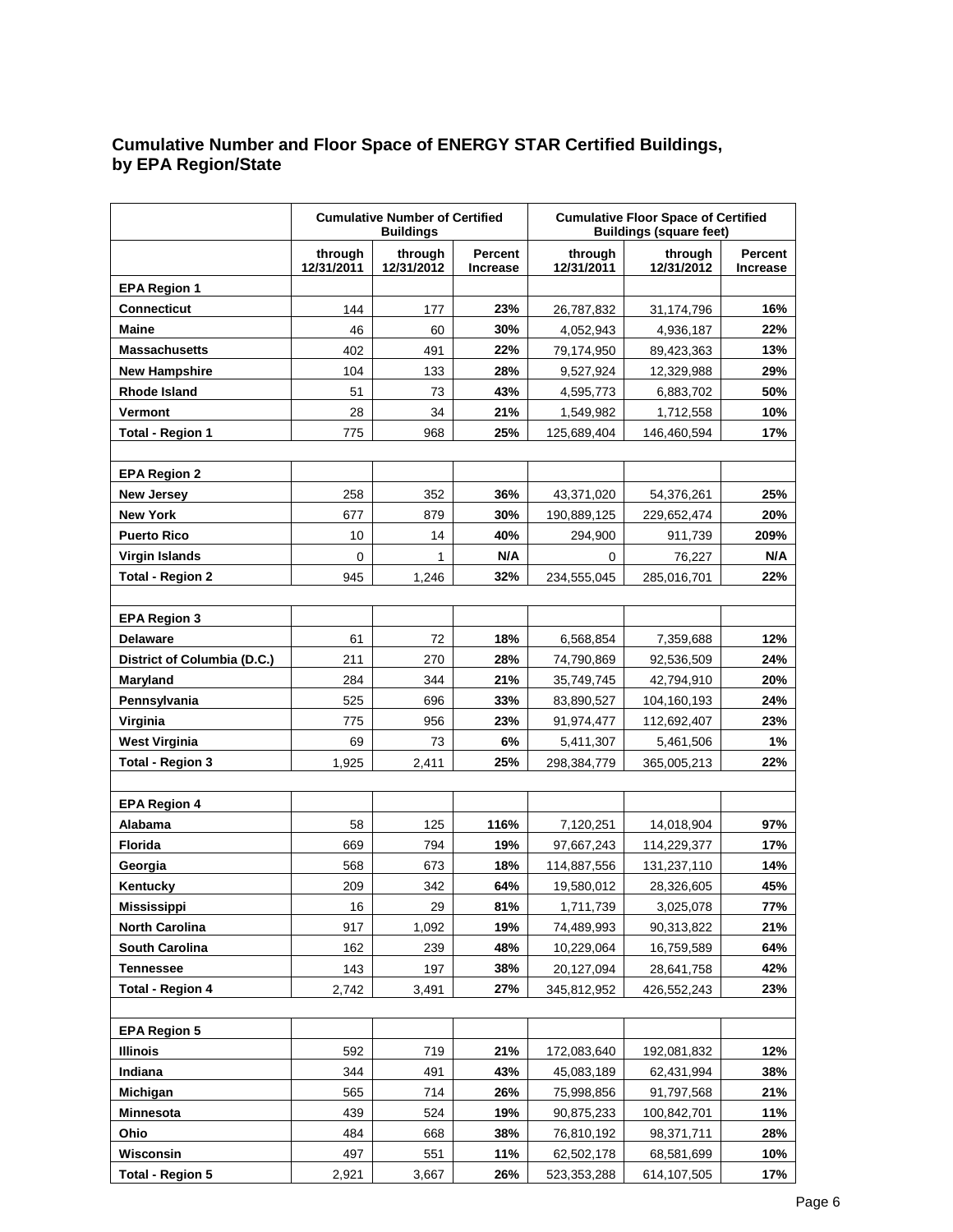|                                    |                       | <b>Cumulative Number of Certified</b><br><b>Buildings</b> |                                   | <b>Cumulative Floor Space of Certified</b><br><b>Buildings (square feet)</b> |                          |                            |
|------------------------------------|-----------------------|-----------------------------------------------------------|-----------------------------------|------------------------------------------------------------------------------|--------------------------|----------------------------|
|                                    | through<br>12/31/2011 | through<br>12/31/2012                                     | <b>Percent</b><br><b>Increase</b> | through<br>12/31/2011                                                        | through<br>12/31/2012    | Percent<br><b>Increase</b> |
|                                    |                       |                                                           |                                   |                                                                              |                          |                            |
| <b>EPA Region 6</b>                |                       |                                                           |                                   |                                                                              |                          |                            |
| <b>Arkansas</b>                    | 28                    | 43                                                        | 54%                               | 3,735,301                                                                    | 5,410,483                | 45%                        |
| Louisiana                          | 49                    | 53                                                        | 8%                                | 16,612,605                                                                   | 17,381,467               | 5%                         |
| <b>New Mexico</b>                  | 72                    | 164                                                       | 128%                              | 9,533,472                                                                    | 19,975,367               | 110%                       |
| <b>Oklahoma</b>                    | 70                    | 82                                                        | 17%                               | 6,916,437                                                                    | 8,086,580                | 17%                        |
| <b>Texas</b>                       | 1,177                 | 1,378                                                     | 17%                               | 261,185,889                                                                  | 295,302,837              | 13%                        |
| Total - Region 6                   | 1,396                 | 1,720                                                     | 23%                               | 297,983,704                                                                  | 346,156,734              | 16%                        |
|                                    |                       |                                                           |                                   |                                                                              |                          |                            |
| <b>EPA Region 7</b>                |                       |                                                           |                                   |                                                                              |                          |                            |
| lowa                               | 148                   | 183                                                       | 24%                               | 15,853,799                                                                   | 20,799,578               | 31%                        |
| <b>Kansas</b>                      | 123                   | 171                                                       | 39%                               | 12,945,036                                                                   | 17,871,460               | 38%                        |
| <b>Missouri</b>                    | 147                   | 200                                                       | 36%                               | 24.219.019                                                                   | 40,019,361               | 65%                        |
| <b>Nebraska</b>                    | 70                    | 89                                                        | 27%                               | 9,030,506                                                                    | 11,779,794               | 30%                        |
| <b>Total - Region 7</b>            | 488                   | 643                                                       | 32%                               | 62,048,360                                                                   | 90,470,193               | 46%                        |
|                                    |                       |                                                           |                                   |                                                                              |                          | 67                         |
| <b>EPA Region 8</b>                |                       |                                                           |                                   |                                                                              |                          |                            |
| Colorado                           | 610                   | 695                                                       | 14%                               | 84,266,999                                                                   | 92,972,461               | 10%                        |
| <b>Montana</b>                     | 63                    | 67                                                        | 6%                                | 4,813,048                                                                    | 4,903,883                | 2%                         |
| <b>North Dakota</b>                | 26                    | 28                                                        | 8%                                | 1,966,558                                                                    | 2,290,474                | 16%                        |
| <b>South Dakota</b>                | 30                    | 63                                                        | 110%                              | 2,292,578                                                                    | 5,492,614                | 140%                       |
| Utah                               | 198                   | 225                                                       | 14%<br>14%                        | 20,535,288                                                                   | 23,262,585               | 13%<br>12%                 |
| Wyoming<br><b>Total - Region 8</b> | 14<br>941             | 16<br>1,094                                               | 16%                               | 1,216,676<br>115,091,147                                                     | 1,363,527<br>130,285,544 | 13%                        |
|                                    |                       |                                                           |                                   |                                                                              |                          |                            |
| <b>EPA Region 9</b>                |                       |                                                           |                                   |                                                                              |                          |                            |
| Arizona                            | 286                   | 442                                                       | 55%                               | 38,203,637                                                                   | 56,420,193               | 48%                        |
| California                         | 3.184                 | 3.663                                                     | 15%                               | 461,037,744                                                                  | 505,394,662              | 10%                        |
| Hawaii                             | 53                    | 68                                                        | 28%                               | 15,356,901                                                                   | 17,676,471               | 15%                        |
| Nevada                             | 63                    | 74                                                        | 17%                               | 7,716,933                                                                    | 8,661,391                | 12%                        |
| Guam                               | 1                     | $\overline{2}$                                            | 100%                              | 96.752                                                                       | 166,818                  | 72%                        |
| <b>Trust Territories</b>           | 0                     | $\mathbf 1$                                               | N/A                               | 0                                                                            | 129,819                  | N/A                        |
| <b>Total - Region 9</b>            | 3,588                 | 4,250                                                     | 18%                               | 522,764,014                                                                  | 588,450,074              | 13%                        |
|                                    |                       |                                                           |                                   |                                                                              |                          |                            |
| <b>EPA Region 10</b>               |                       |                                                           |                                   |                                                                              |                          |                            |
| Alaska                             | 30                    | 33                                                        | 10%                               | 2,826,059                                                                    | 3,061,385                | 8%                         |
| Idaho                              | 92                    | 109                                                       | 18%                               | 8,518,142                                                                    | 10,068,315               | 18%                        |
| Oregon                             | 233                   | 276                                                       | 18%                               | 34,468,156                                                                   | 38,976,333               | 13%                        |
| Washington                         | 407                   | 499                                                       | 23%                               | 69,213,268                                                                   | 78,662,366               | 14%                        |
| <b>Total - Region 10</b>           | 762                   | 917                                                       | 20%                               | 115,022,625                                                                  | 130,768,399              | 14%                        |
|                                    |                       |                                                           |                                   |                                                                              |                          |                            |
| <b>Total - All Regions</b>         | 16,484                | 20,407                                                    | 24%                               | 2,640,835,137                                                                | 3,123,273,200            | 18%                        |